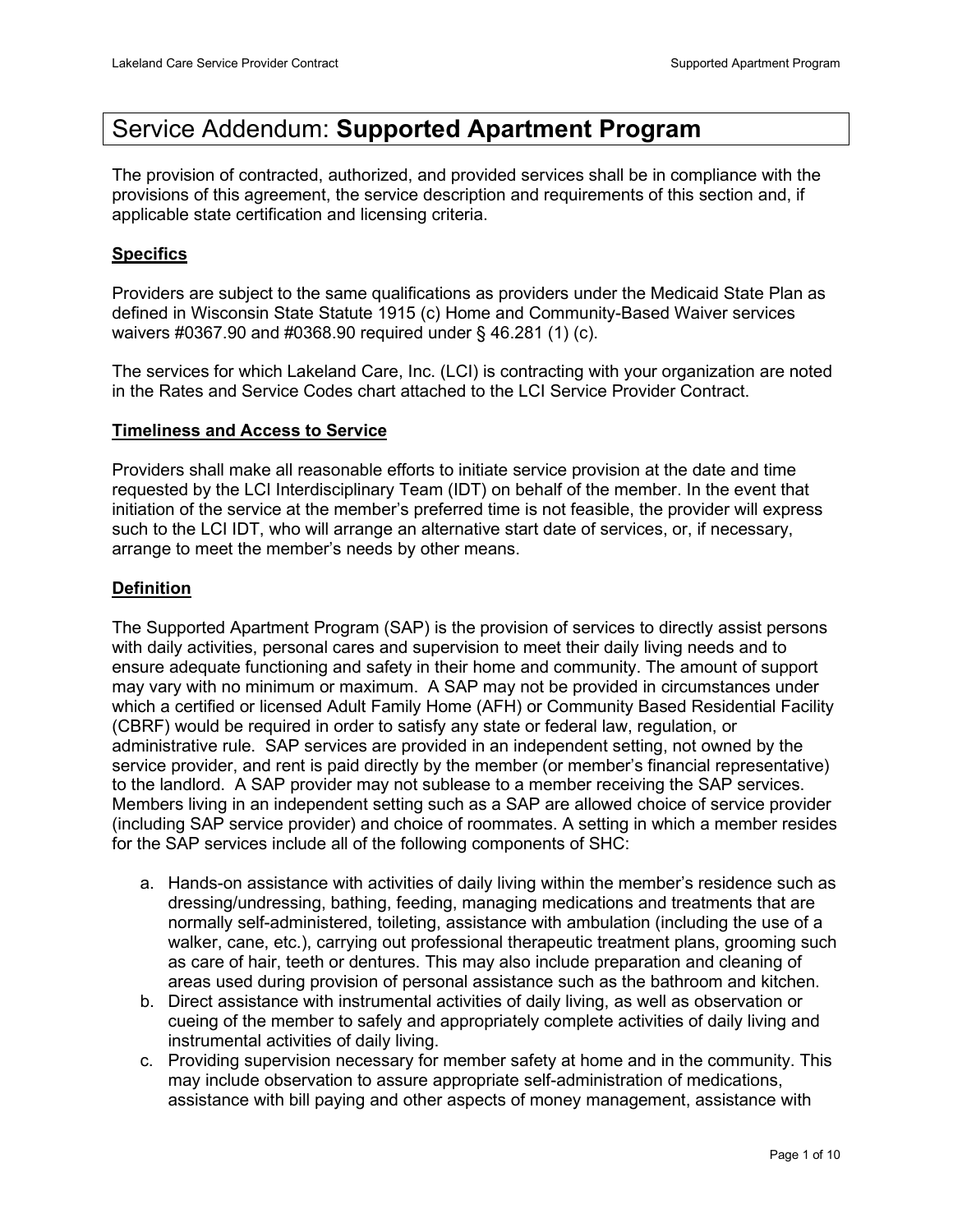communication, arranging and using transportation, and personal assistance at a job site and in non-employment related community activities.

- d. Routine housekeeping and cleaning activities performed for a member consisting of tasks that take place on a daily, weekly or other regular basis. These may include washing dishes, laundry, dusting, vacuuming, meal preparation, shopping and similar activities that do not involve hands-on care of the member.
- e. Intermittent major household tasks that must be performed seasonally or in response to some natural or other periodic event for reasons of health and safety or the need to assure the member's continued community living. These may include outdoor activities such as yard work and snow removal; indoor activities such as window washing; cleaning of attics and basements; cleaning of carpets, rugs and drapery; refrigerator/freezer defrosting; and the necessary cleaning of vehicles, wheelchairs and other adaptive equipment and home modifications such as ramps. This also may include assistance with packing/unpacking and household cleaning/organizing when a member moves.

SAP services may also include, but are not limited to: assistance with behavior and social supports, assistance with managing finances, social and recreational activities, developing and enhancing interpersonal skills, meal planning/nutrition, reminders for medications and monitoring symptoms and side effects, community resource access and utilization, emotional regulation skills, crisis coping skills, accompaniment to medical appointments, and transportation.

## **Standards, Training, and Competency**

Providers of services shall meet the standards of this agreement.

Provider shall ensure that staff providing care to members is adequately trained and proficient in both the skills they are providing and in the needs of the member(s) receiving the services. Provider shall ensure competency of individual employees performing services to the LCI members. Competency shall include assurance of the general skills and abilities necessary to perform assigned tasks.

Provider shall ensure staff providing care will complete all required Training and Documentation Standards for Supportive Home Care set forth by the Department of Health Services, October 2016 found here:

#### <https://www.dhs.wisconsin.gov/publications/p01602.pdf>

Provider shall attest to the completion of this training and provide LCI an attestation letter signed and dated by an authorized signer on behalf of the provider. Provider is solely responsible for maintaining any and all required documentation. These training requirements include the following:

#### **Personal Assistance Services: Worker Training Standards**

Workers who provide personal assistance services, or personal assistance and household services related to the care of the person, such as food purchasing and preparation, laundry, and cleaning of areas of the home necessary to provide personal assistance, must receive training on the following subjects: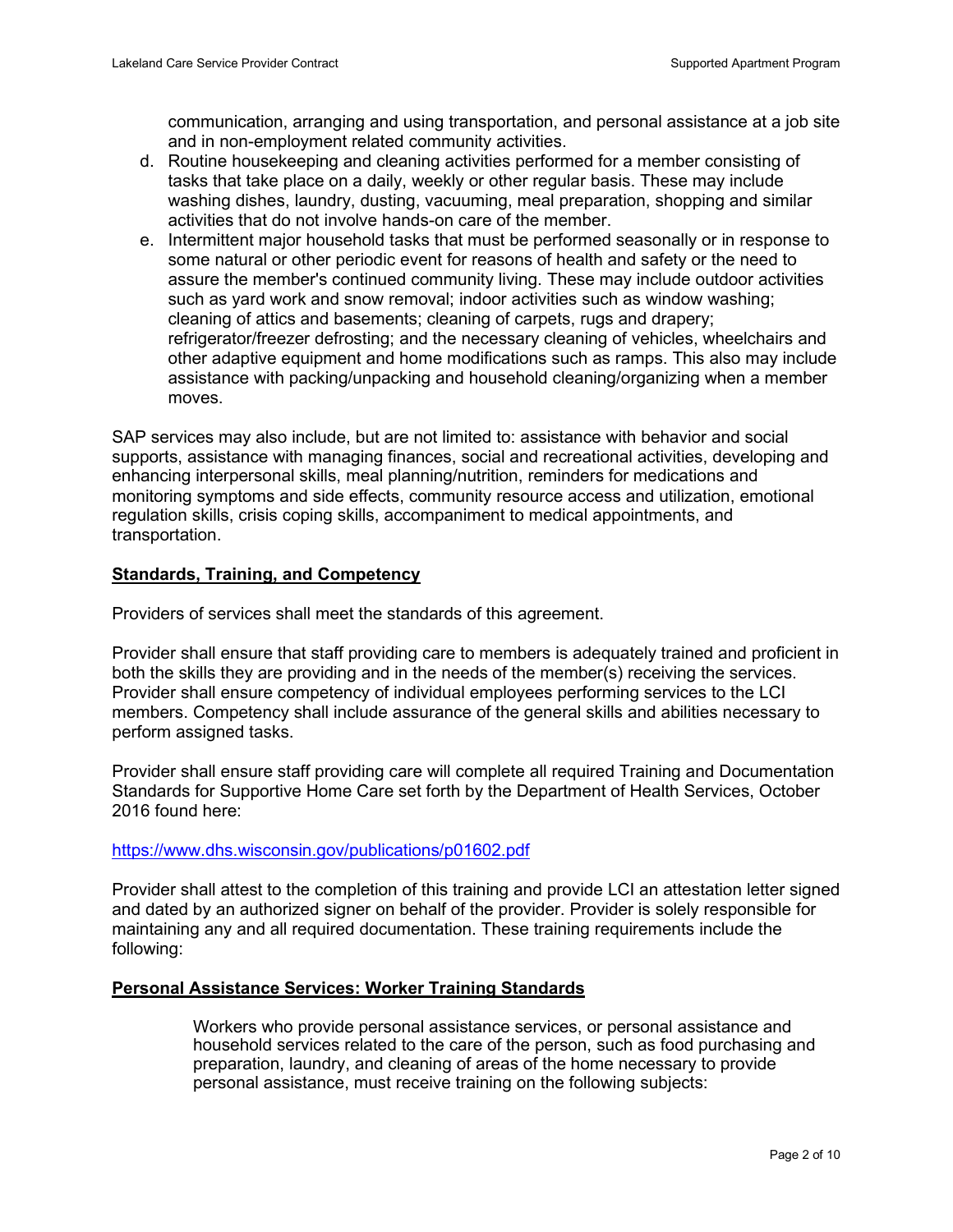A. Policies, Procedures, and Expectations for workers, including HIPAA (Health Insurance Portability and Accountability Act) compliance and other confidentiality requirements; ethical standards, including respecting personal property; safely providing services to members; and procedures to follow when unable to keep an appointment, including communicating the absence and initiating backup services.

B. Billing and Payment Processes and Relevant Contact Information, including recordkeeping and reporting; and contact information, including the name and telephone number of the primary contact person at the SHC agency, or the SDS member or representative, and the fiscal/employer agent.

C. Recognition of, and response to, an emergency, including protocols for contacting local emergency response systems; prompt notification of the SHC agency or the member's SDS employer fiscal agent; and notification of the contacts provided by the SDS member and LCI's IDT.

D. Member-Specific Information, including individual needs, functional capacities, relevant medical conditions, strengths, abilities, member preferences in the provision of assistance, SHC-related outcomes, and LCI's care manager contact information. The member/representative may provide this training component, in whole or in part.

E. General Target Population. Information that is applicable to the members the worker will serve. (This applies primarily to SHC agency-based services or where a worker will serve multiple SDS members with the same or similar conditions.)

F. Providing Quality Homemaking and Household Services, including understanding good nutrition, special diets, and meal planning and/or preparation; understanding and maintaining a clean, safe, and healthy home environment; and respecting member preferences in housekeeping. (This applies where a worker will be providing housekeeping services in addition to personal assistance. The training may focus on the particular housekeeping services the worker will provide.)

G. Working Effectively with Members, including appropriate interpersonal skills; understanding and respecting member direction, individuality, independence, and rights; procedures for handling conflict and complaints; and cultural differences and family relationships. This component should include training on behavioral support needs, if applicable.

## **Household/Chore Services: Worker Training Standards**

Workers who perform only household chores relating primarily to the care and/or upkeep of the interior or exterior of the member's residence shall receive training commensurate with the scope of their duties as follows:

A. Policies, Procedures, and Expectations for workers, including HIPAA compliance and other confidentiality requirements; ethical standards, including respecting personal property; safely providing services to members; and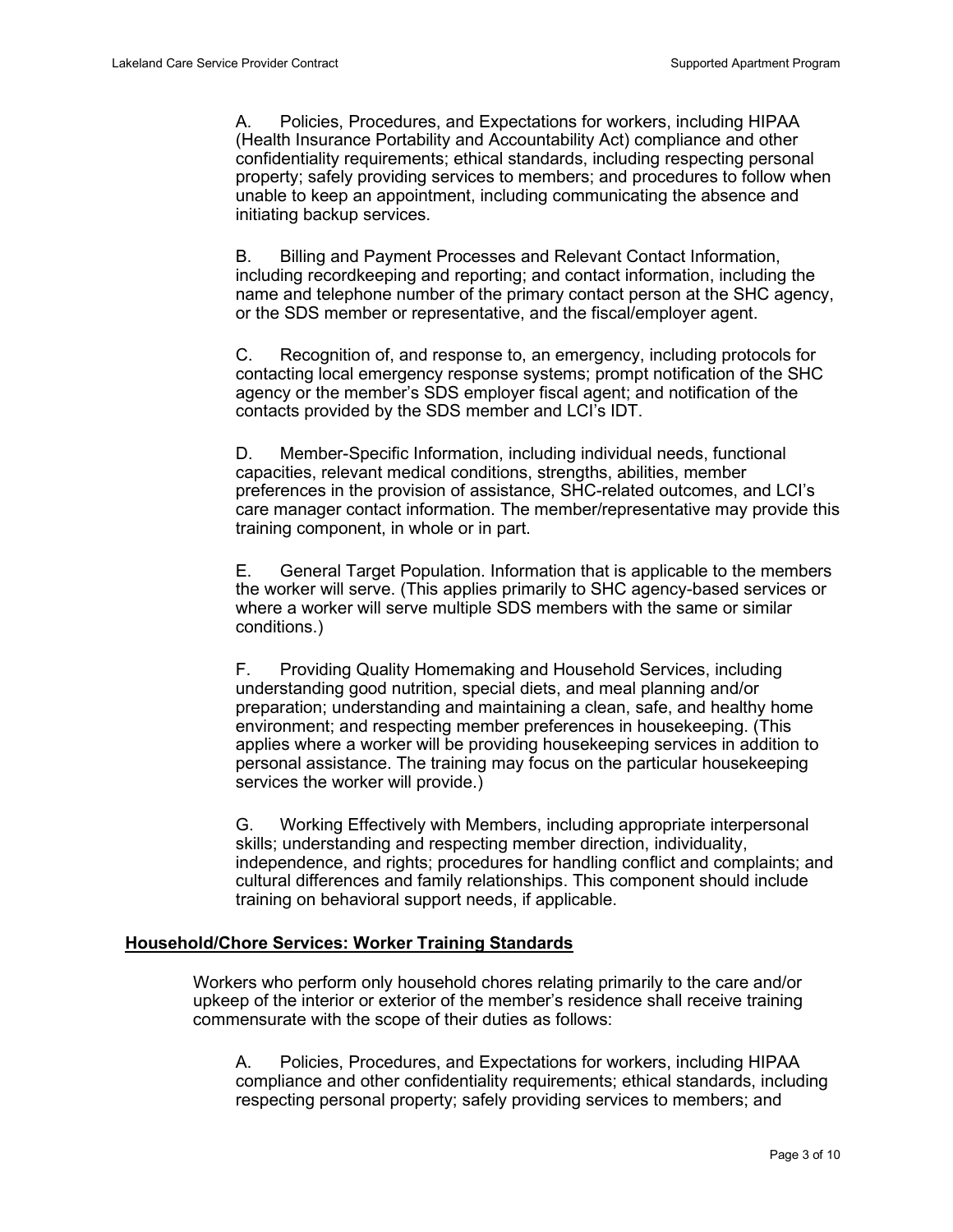procedures to follow when unable to keep an appointment, including communicating the absence and initiating backup services.

B. Billing and Payment Processes and Relevant Contact Information, including recordkeeping and reporting; and contact information, including the name and telephone number of the primary contact person at the SHC agency, or the SDS member, and fiscal/employer agent.

C. Recognition of, and response to, an emergency, including protocols for contacting local emergency response systems; prompt notification of the SHC agency or the member's SDS employer fiscal agent; and notification of the contacts provided by the SDS member and LCI's IDT staff.

D. Providing Quality Homemaking and Household Services, including understanding good nutrition, special diets, and meal planning and/or preparation; understanding and maintaining a clean, safe, and healthy home environment; respecting member preferences in housekeeping tasks and shopping.

E. Member-Specific Information only to the extent that it is necessary and is directly related to performing the tasks of household/chore services, and LCI's care manager contact information. (The member or member's representative may provide this component of training, in whole or in part.)

**Note**: While all five areas (subsections A-E) of this section must be addressed in the training of household/chore services workers, the type and depth of information provided may not need to be as extensive as for personal assistance services.

## **Exemption from or Waiver of Training**

A. Exemption—Due to their own licensure or credentialing requirements, the following professions may be exempted by the responsible entity or entities from these training requirements: certified nursing assistant, licensed practical nurse, registered nurse, licensed physical or occupational therapist, or certified physical or occupational therapy assistant. When an exemption is granted, the responsible entity or entities must still ensure that a worker performing medically oriented tasks, such as tube feedings, wound care, or tracheotomy care is competent in performing these tasks with the specific member.

B. Waiver—Some or all of the required training may be waived based on knowledge and skills attained through prior experience (e.g., as a personal care worker for a Medicaid-certified personal care agency). Responsibility for making, documenting, and maintaining documentation of such a waiver shall be based on the protocols in Section III.B. and VIII. When a waiver is granted, the responsible entity or entities must still ensure that a worker performing medically oriented tasks, such as tube feedings, wound care, or tracheotomy care is competent in performing these tasks with the specific member.

**Note**: Notwithstanding any exemption or waiver under subsections A or B of this section, such workers will likely need agency and member contact information,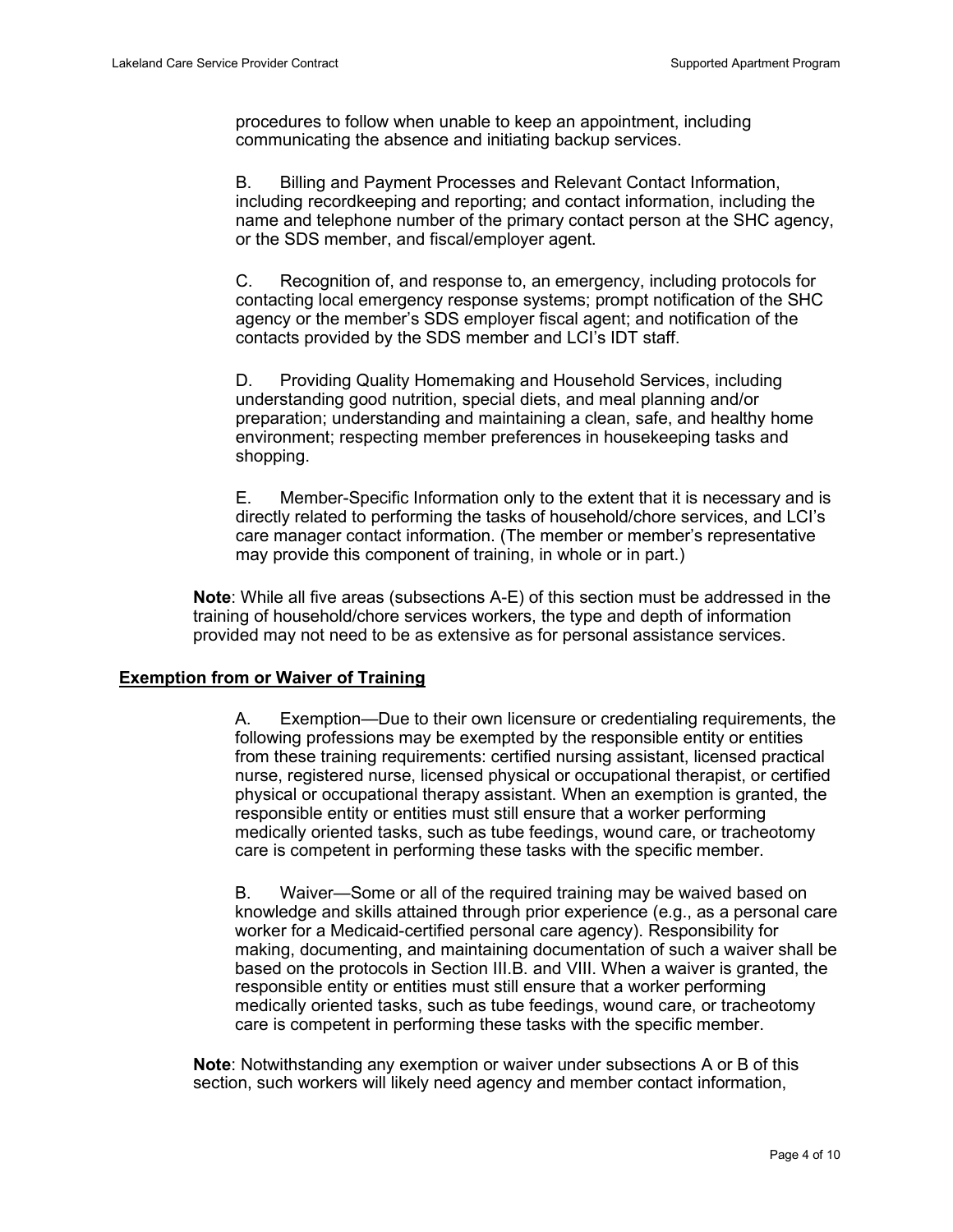information on billing, payment, documentation, and any other relevant administrative requirements, protocols for emergencies and member-specific information.

C. Documentation—For workers exempted from some or all of the training requirements under subsections A or B of this section, the responsible entity (pursuant to Section III.B.) making the exemption or waiver decision shall maintain copies of credentials or other documentation of their existence, or a written rationale for waivers based on experience, signed and dated by that entity.

## **Completion and Documentation of Training**

A. Timeframes

1. Personal assistance services training shall be completed prior to providing personal assistance services.

2. Household/chore services training shall be completed within two months of beginning employment.

B. Responsibility for Creating and Maintaining Documentation

1. For agency-based services, the SHC agency shall document the training and any exemptions or waivers and maintain the documentation.

2. For SDS members who are common-law employers:

a. Members who make training decisions shall document the training and any exemptions or waivers and maintain the documentation with the assistance of the fiscal/employer agent if within the scope of its work or.

b. If members do not make training decisions, the fiscal/employer agent if within the scope of its work shall document the training and any exemptions or waivers and maintain the documentation.

C. Content of Documentation

1. Documentation shall list the training content, dates such training occurred, and for exemptions and waivers, the credentials and/or rationale that are the basis for any training exemption or waiver.

2. Documentation that training requirements have been met through provision of training and/or exemption or waiver shall be signed and dated by the entity or entities making those decisions.

D. Additional Training

The entity responsible for making and documenting training decisions shall ensure the worker completes appropriate additional training if the worker's job duties change and require additional knowledge and/or skills.

## **Staff to Member Ratio**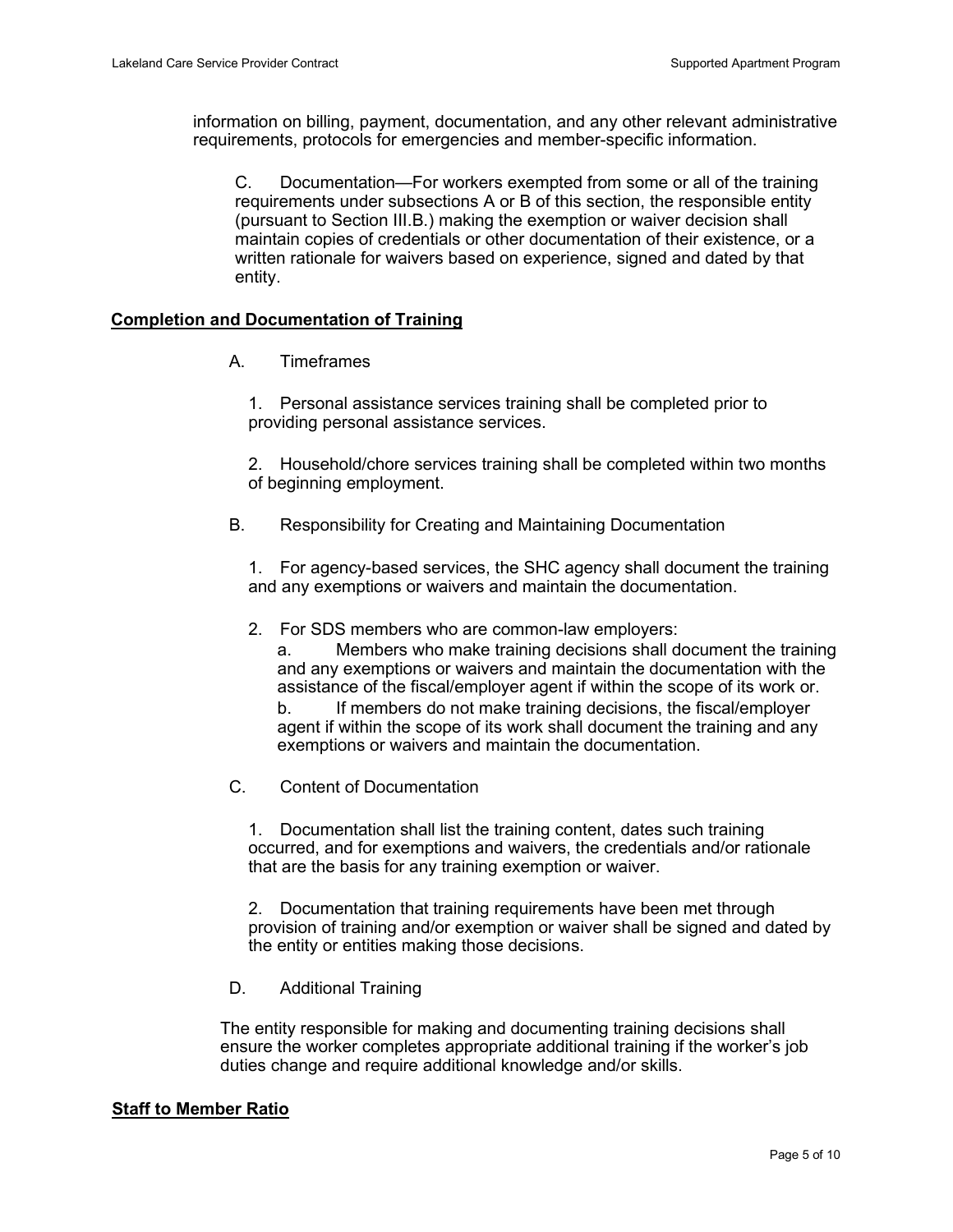Staff to member ratio for services will vary based on member needs and long-term care outcomes and will be determined under guidance of the LCI Interdisciplinary Team (IDT) staff.

When a need for a staffing ratio significantly changes (increase or decrease), provider will collaborate with IDT staff and the Provider Specialist (PS) prior to implementing the change. Provider must submit revised residential forms to the PS. Required documentation for requests to revise rates can be found on the LCI website at [www.lakelandcareinc.com](https://www.lakelandcareinc.com/providers/forms-and-materials/) and include: 1) Residential Computation Worksheet, 2) Residential Salary Allocation Worksheet, 3) Residential Weekly Staff Schedule, 4) Residential Member-Staff Scheduling Form. Forms will be reviewed with the provider and the IDT staff prior to approval or denial. Proposals for rate increases will be reviewed but are not guaranteed.

#### **Staffing Assignment and Turnover**

The provision of successful services is attributable in large part to the strength of the relationship between a member and the staff directly providing the service. Given this contributory factor, provider agrees to make every effort to match and retain direct care staff under this agreement in a manner that optimizes consistency.

In order to establish and preserve this relationship, providers must take specific precautions to establish and monitor these services. Providers must have a process in place for:

- 1. Members to provide feedback on their experience with the employees performing these tasks and respond when appropriate.
- 2. Written information indicating who within the organization to contact with concerns, or questions related to the provision of services or direct care staff
- 3. Provider will forward documentation and/or feedback to the Interdisciplinary Team (IDT) staff to allow members to express concerns to individuals other than the individual who performs the task

Changes in staff assignments to specific members and within the organization are at the discretion of the provider. Provider agrees to take member requests for specific staff into consideration when assigning or reassigning staff to specific members and will notify the LCI IDT staff in their reporting of any changes to staff providing services.

#### **Collaboration and Coordination of Care**

Through the use of the Resource Allocation Decision method (RAD), the LCI IDT staff shall assess the member's needs and outcomes to determine the amount of services to be authorized. LCI IDT staff shall exchange pertinent information with the provider at the time the referral is made to assure all health and safety needs are provided during the services. This information exchange shall include the assessed needs and number of authorized units as it relates to services.

All aspect of services shall be discussed between the LCI IDT staff, member or legal representative, and provider to ensure proper collaboration.

#### **Agency Communication Responsibilities**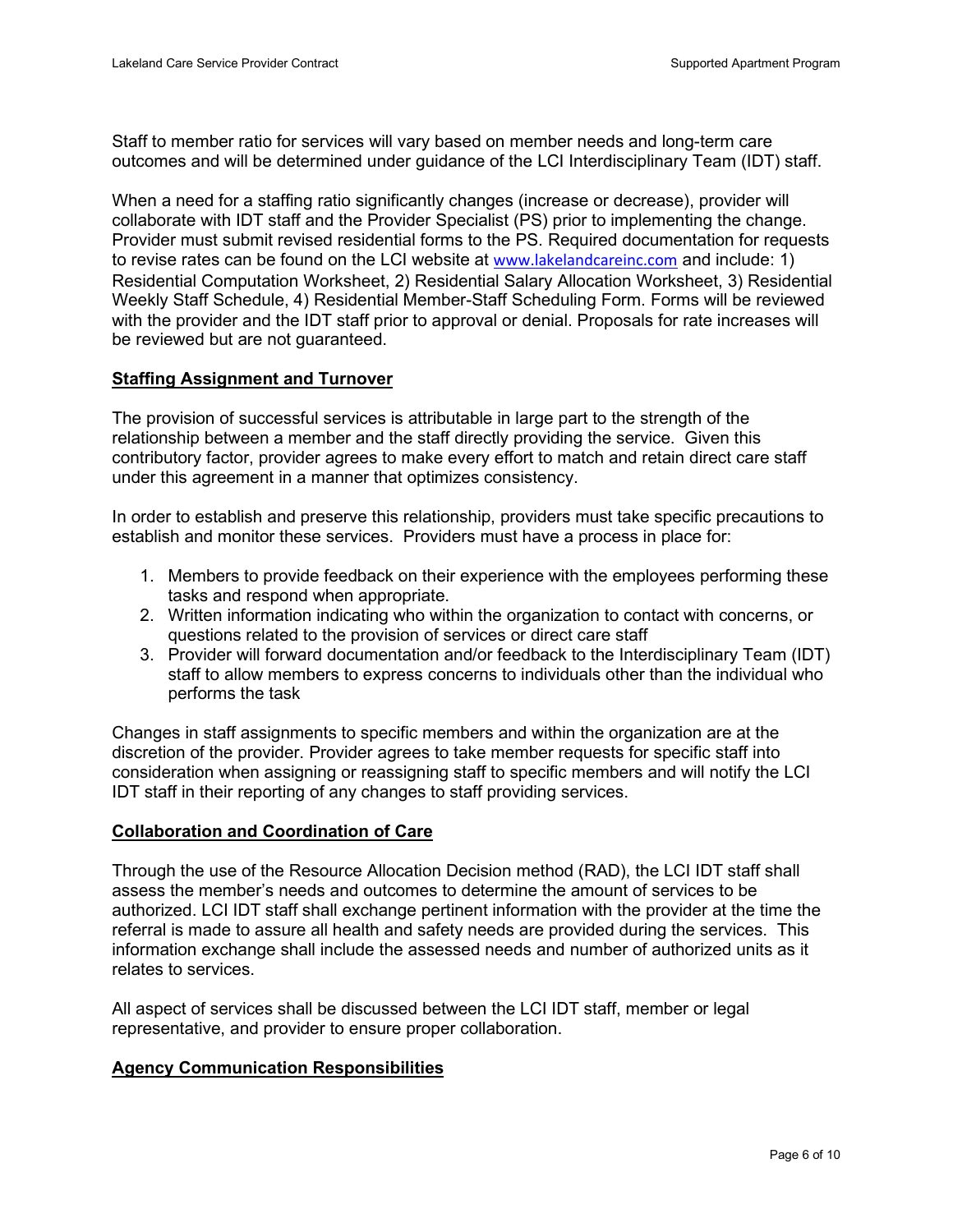Provider shall ensure a mechanism for recording and reporting to the IDT staff and other appropriate agencies incidents including:

- a. Changes in:
	- Condition (medical, behavioral, mental)
	- Medications, treatments, or MD order
	- Falls (with or without injury)
	- Urgent Care, Emergency Room or Hospitalization
	- Death: anticipated or unexpected
	- Any other circumstances warranting the completion of an agency incident or event report
	- Unplanned use of restrictive measure
- b. Communication/Coordination regarding:
	- **Medical Equipment or Supplies**
	- Plan of Care development and reevaluation
	- Transition difficulty, discharge planning
	- Ongoing Care Management

Note: Staff will first follow their own established in-house protocol. Staff will then inform the LCI IDT staff of any member circumstance that would warrant family or physician notification that includes but is not limited to the above circumstances.

#### **Documentation**

Providers shall comply with documentation as required by this agreement; and if applicable, state licensure and certification requirements as expressed by ordinance, state and federal rules and regulations applicable to the services covered by this contract.

Each LCI member shall have a developed plan of care specific to their needs which address each area of service need being provided. A copy of this care plan shall be supplied to LCI IDT staff.

Providers shall prepare and send a written report to LCI IDT staff monthly. IDT staff may request additional written and/or verbal information to enhance coordination and/or quality of care.

The written report shall include the following elements:

- Any changes in daily activities
- List of tasks/cares being provided
- Behavioral interventions
- Significant changes in condition to physical, mental or emotional health
- Ongoing concerns specific to the member

## **Billable Units**

Provider rates for provision of services will incorporate all administrative and business functions related to the provision of service. Contracted rates include the provision of administrative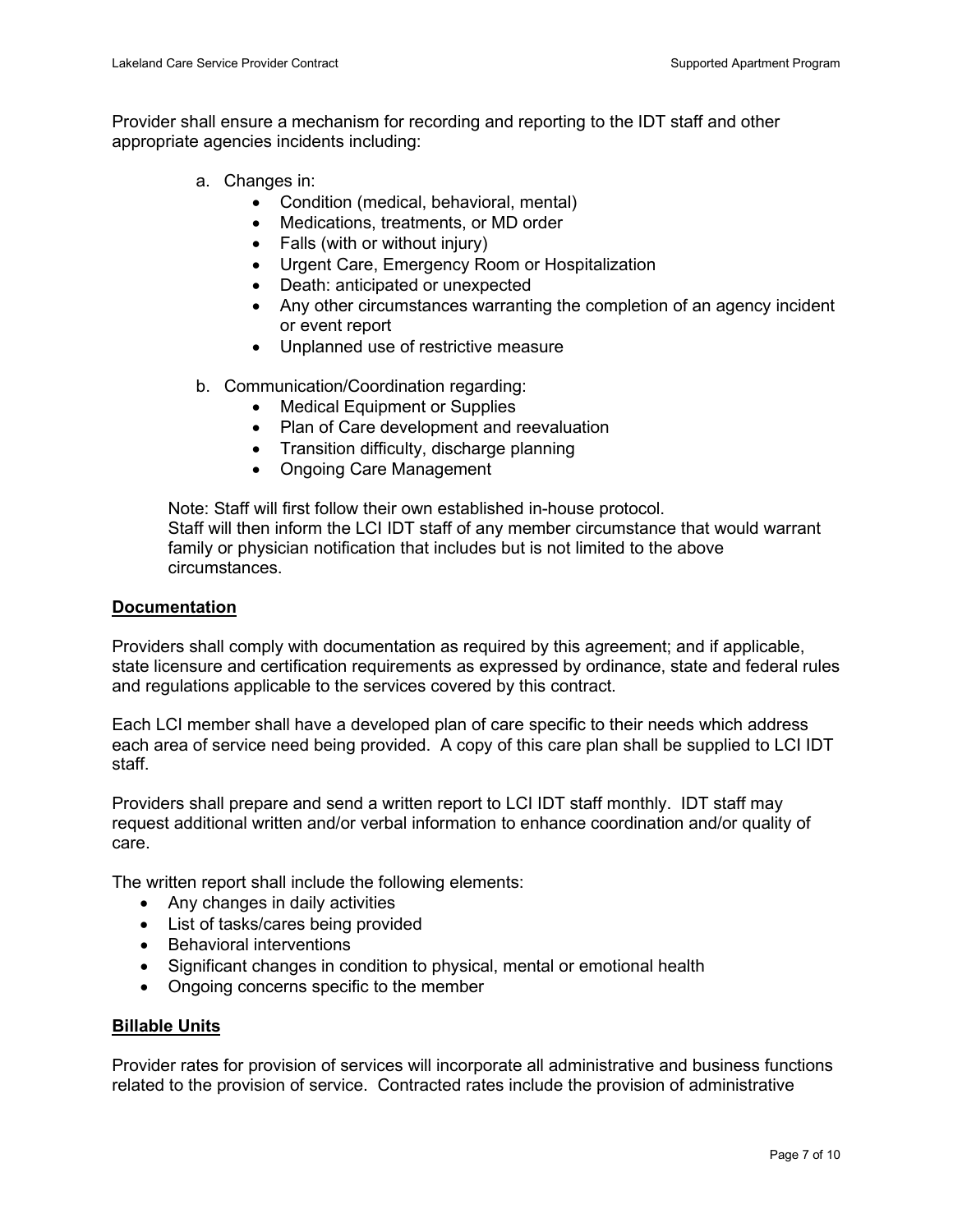functions necessary for services and are not billable beyond units provided to each authorized member.

Providers should reference the Rates and Service Codes Chart of the agreement for contract units and rates.

Providers should use increments as listed in the Rates and Service Codes Chart to bill LCI up to the authorized number of units for the member. Providers can only bill for services rendered to the member. Provider will refund LCI the total amount of any/all units billed without services rendered to the LCI member.

Providers are required to provide for all identified care needs during the provision of services and are specifically prohibited from billing fraudulently for additional services during the provision of these services.

Family Care services administered by LCI are funded by state and federal tax dollars though the Medical Assistance program. As a publicly funded system, LCI strives to maintain the integrity of the program by ensuring that all services are billed as authorized by LCI, and as rendered to members. LCI ensures this protection, by regularly conducting random reviews of claims submitted by its contracted providers. LCI reserves the right to request verification documentation from providers. This could include but is not limited to: providers' case notes, files, documentation and records.

#### **Additional Considerations**

- Services will be provided as identified and authorized by the LCI IDT staff.
- Providers may not limit or deny any LCI member services due to dissatisfaction with their LCI contracted rate.
- LCI pre-authorizes all of its services. If provider bills for more units than authorized without prior authorization, these services may be denied.
- In the case that a LCI member cancels service, the provider must contact the LCI IDT staff. Services cancelled will not necessarily be rescheduled and should not be assumed by the provider.
- Provider can bill LCI for any day that they provide a service to the member, even if the member does not sleep in the facility that night.
- Provider cannot bill LCI for the following circumstances:
	- $\circ$  When a member is discharged from the setting at the provider's request
	- $\circ$  A member elects to move to a different setting
	- $\circ$  A member goes on vacation
	- o A member goes to stay with relatives or friends
	- o A member attends a camp
	- o A member becomes disenrolled from LCI
	- o The death of member

## **Scope of Services**

A contract for SAP services with LCI incorporates the services and supports listed below. This list is not all encompassing, but a listing of general categories and examples of costs typically incurred in each category. SAP settings include the following items and supports: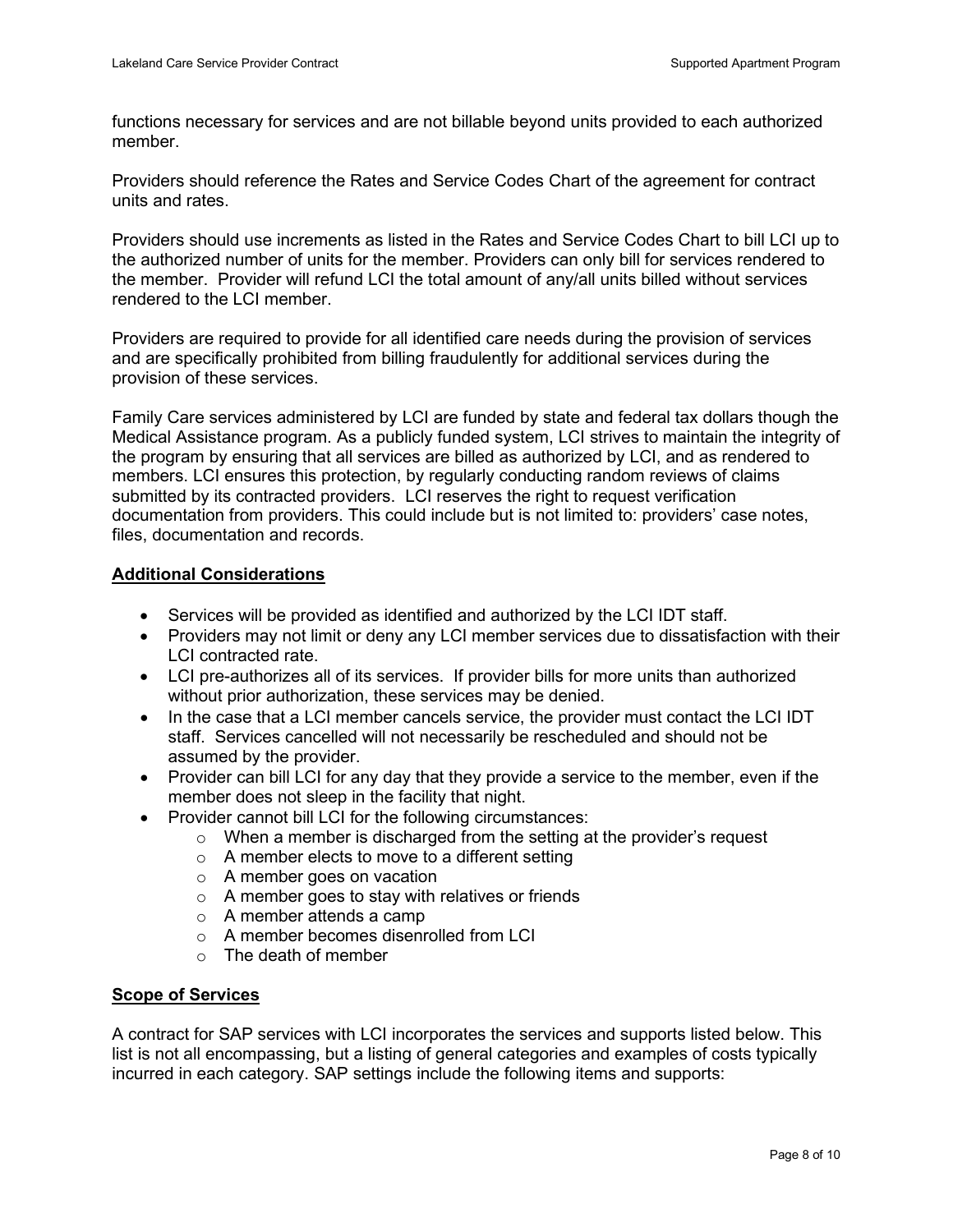# **Program Services Program (Care and Supervision)**

- 1. Supervision adequate qualified staff to meet the scheduled and unscheduled needs of members.
- 2. Personal Care, Assistance with Activities of Daily Living.
- 3. Activities, socialization and access to community activities including facility leisure.
- 4. Activities, community activities information and assistance with accessing, and assistance with socialization with family and other social contacts.
- 5. Health Monitoring including coordination of medical appointments and accompanying members to medical service when necessary.
- 6. Medication Oversight including medication set-up, medication management, or administering medications.
- 7. Behavior Management, including participation with LCI in the development and implementation of Positive Support Plans and Behavioral Intervention Plans.
- 8. Personal Protective Equipment for staff use including gloves, gowns, masks, etc.
- 9. Transportation whether coordinated or provided directly, transportation is typically included in the SAP scope of services.
- 10. Resident Funds Management assistance with personal spending funds, not including representative payee services. Members accounts must be balanced monthly and the financial monthly summary forwarded to the IDT staff.

The following costs are not typically provided in the daily rate of a SAP and are costs incurred by the individual member:

- Medication and Medical Care copayments.
- Personal Hygiene Supplies including toothpaste, shampoo, soap, feminine care products.
- Member Clothing shirts, pants, underclothes, socks, shoes, coats.
- Costs associated with community recreational activities event fees, movie tickets, other recreational activities of the member's individual choosing.

## **Additional Contract Requirements**

- Payment of rent shall be paid directly to the landlord by the member or representative payee. SAP service providers cannot be the landlord and receive payment for rent.
- Household expenses and payment of utilities are not the responsibility of the provider and should be paid directly by the member or their representative payee.
- SAP service providers shall not implement house rules within the independent living setting.
- Use of space within the residence by the provider for business purposes (i.e. office space or storage) shall not result in any subsidization of provider costs by the member(s). For example: Rent for two-bedroom home operating as a SAP is \$400, and one bedroom is occupied by LCI member, while one bedroom is used by the provider. The members' portion of the rent is \$200. Provider's rent is \$200 for the one bedroom occupied by the provider. Provider's portion of rent shall be paid directly to the landlord.
- SAP service providers are responsible to provide the lawn care & snow removal associated with the residence if it is not covered by the landlord in the lease. LCI reserves the right to identify and implement the most cost-effective means of maintaining properties.
- Provider may terminate service to a member after issuing a 30-day written notice to the appropriate parties (including the member/legal representative and LCI). The provider